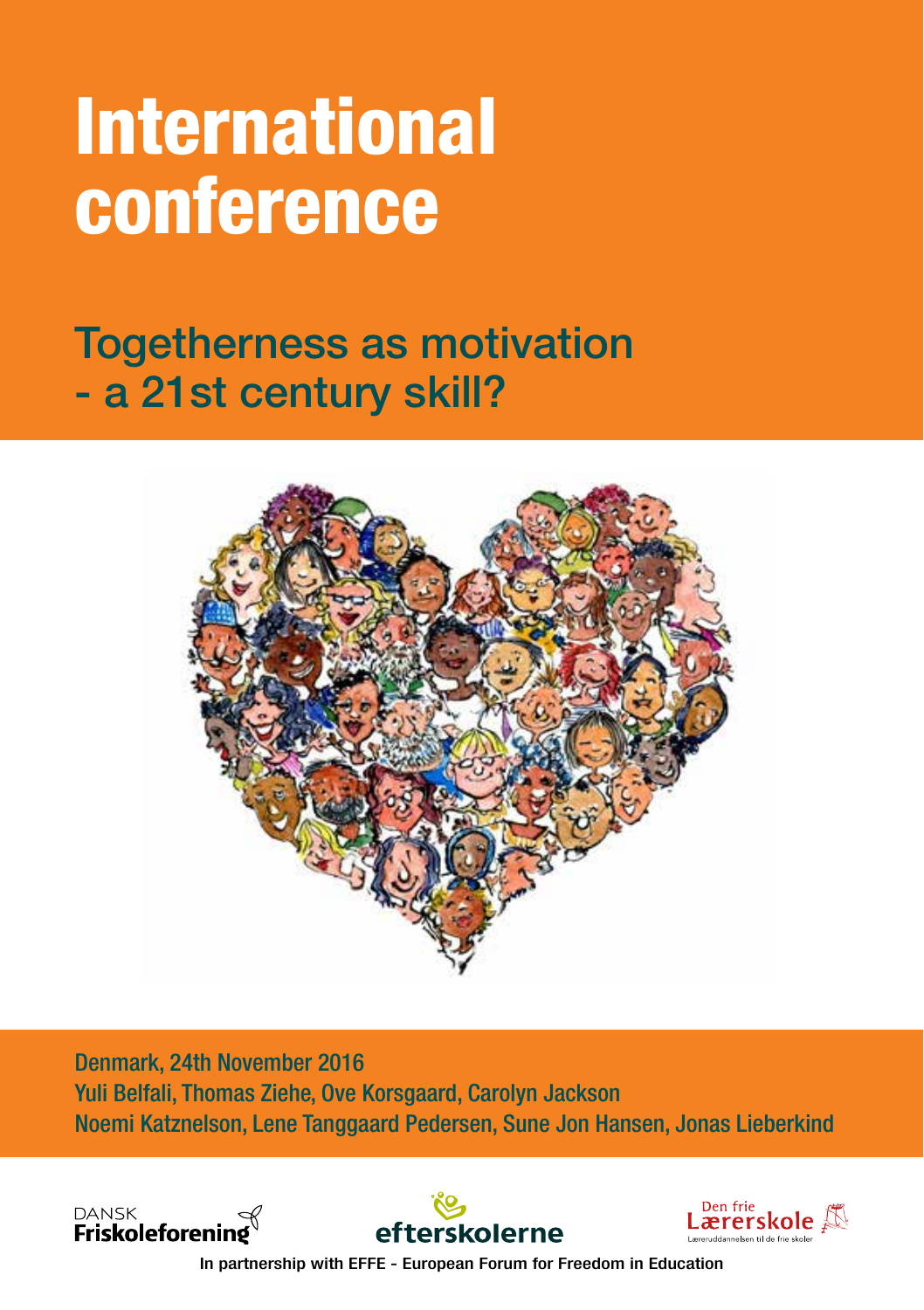$\blacksquare$  he aim of the conference is to present and share both theoretical and practical refections on the concept of togetherness both from a Danish and an international point of view. How can togetherness be understood and how does it work? Central to the conference are discussions of the value of togetherness as a potential source of motivation. By developing a sense of togetherness can we realign pupil motivation?

## Programme

### Wednesday 23rd November

#### Participants arrive - coffee and check-in

- 17.00 Guided tour Ollerup Folk High School
- 18.00 Guided tour The Independent Academy for Free School Teaching
- 19.00 Introduction to the Danish school system
- 19.30 Evening reception

#### Thursday 24th November

| 8.30 Registration and coffee |
|------------------------------|
|------------------------------|

9.00 Moderator *Mrs. Christine Sestoft, The Efterskole Association*

Welcome

*Mr. Ole Pedersen, Headmaster, The Independent Academy for Free School Teaching*

- 9.25 Why togetherness? some introductory notes *Mr. Sune Jon Hansen, PhD Educational Science*
- 9.40 Togetherness as motivation from an OECD perspective *Ms. Yuri Belfali, Head of Division of Education and Skills, OECD*
- 10.20 Questions and debate
- 10.40 Coffee break

12.00 Lunch

11.10 Togetherness as motivation *Professor Dr. Thomas Ziehe, Gottfried Wilhelm Leibniz University, Hannover* 

|       | <b>Thursday 24th November</b>                                                                                                                                                                                                                                                        |
|-------|--------------------------------------------------------------------------------------------------------------------------------------------------------------------------------------------------------------------------------------------------------------------------------------|
| 13.00 | <b>Table discussion</b><br>Prepare questions for the panel                                                                                                                                                                                                                           |
| 13.15 | Panel discussion of togetherness as motivation within education<br>Professor Dr. Thomas Ziehe.<br>Gottfried Wilhelm Leibniz University, Hannover<br>Professor Carolyn Jackson, Lancaster University<br>Professor Noemi Katznelson, Aalborg University                                |
| 14.00 | Introduction to the workshop                                                                                                                                                                                                                                                         |
| 14.15 | Workshops – How can togetherness act as motivation in school?<br>1. The foundations of the dual school system<br>Professor Dr. Ove Korsgaard, Aarhus University<br>2. Teacher/pupils relations: their significance for motivation<br>Professor Carolyn Jackson, Lancaster University |
|       | 3. Preventing early drop-out: Motivating the desire for ongoing education<br>Professor Noemi Katznelson, Aalborg University                                                                                                                                                          |
|       | 4. Democracy in and through education<br>Associate professor Jonas Lieberkind, Aarhus University                                                                                                                                                                                     |
|       | 5. Creating togetherness through interaction<br>Professor Lene Tanggaard Pedersen, Aalborg University                                                                                                                                                                                |
| 15.45 | <b>Coffee break</b>                                                                                                                                                                                                                                                                  |
| 16.15 | Togetherness as motivation – the future challenges<br>Mr. Sune Jon Hansen, PhD Educational Science                                                                                                                                                                                   |
| 17.00 | Closing comments and end of conference<br>Mr. Peter Bendix Pedersen, The Danish Free School Association                                                                                                                                                                              |
| 18.30 | <b>Dinner</b>                                                                                                                                                                                                                                                                        |
|       | <b>Friday 25th November - school visits</b>                                                                                                                                                                                                                                          |
| 8.30  | Departure (bring your luggage)                                                                                                                                                                                                                                                       |

09.00 Vesterskerninge Friskole (students age 6-16) 11.30 Ryslinge Efterskole (students age 14-17)

Copenhagen International Airport 16.37)

14.29 Ringe train station (Arrival Copenhagen Central Station 16.04;

to continue